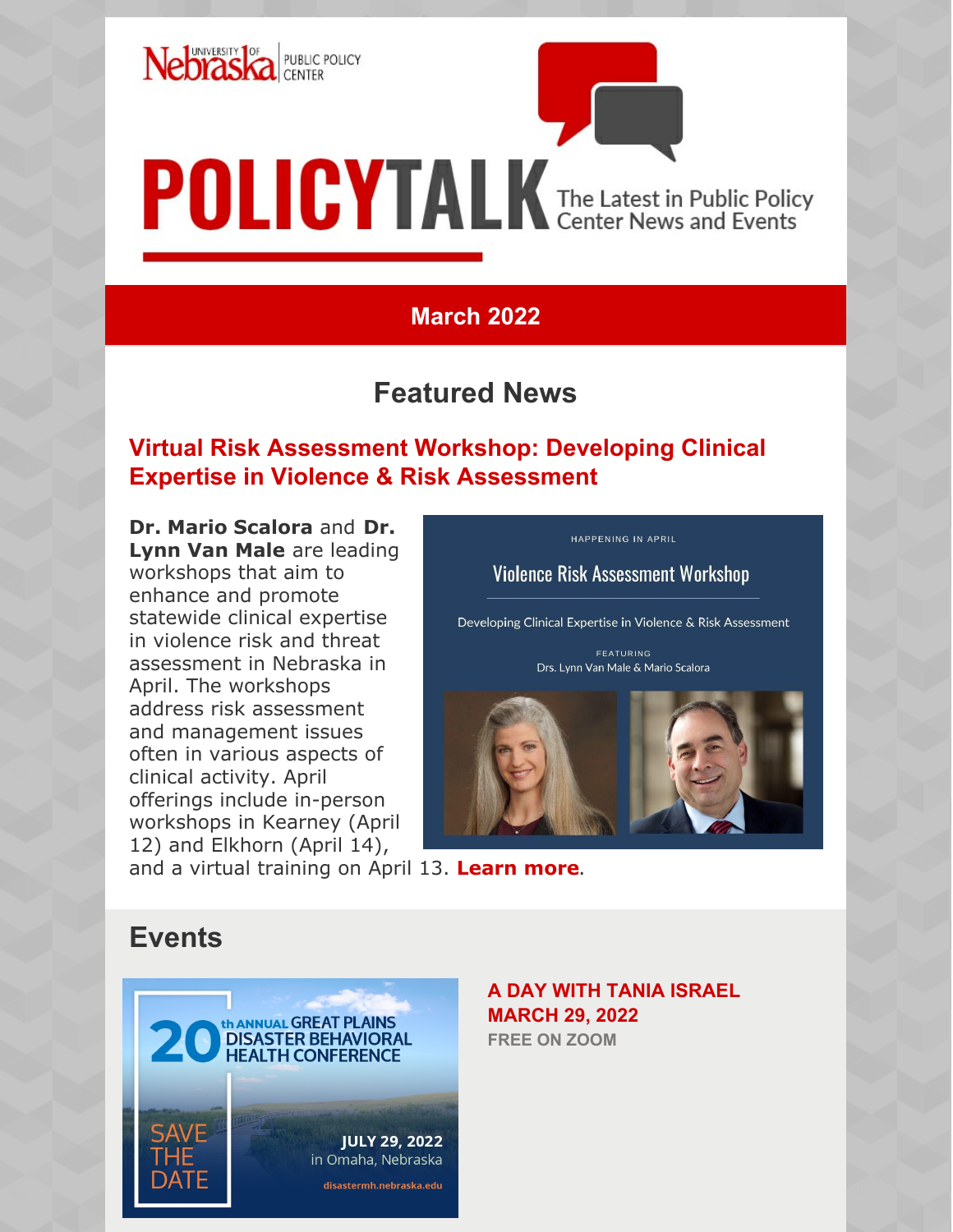### **Announcing the 2022 Great Plains Disaster Behavioral Health Conference**

The **2022 Great Plains Disaster Behavioral Health Conference** is planned for July 29. We invite all psychiatrists, psychologists, social workers, mental health care providers, public health officials, nurses, emergency managers, and first responders to learn how to prepare and respond to the psychological effects of disaster and mass casualty events. **[Learn](https://www.disastermh.nebraska.edu/gp-dbh-conference/) More**.



**[Dish](https://events.unl.edu/ppc/2022/03/29/163685/) it Up** (Noon-1 p.m.) **[Learn](https://ppc.unl.edu/dish-it-features-tania-israel) More**

**Bridging the Political Divide: Optimism for Moving Beyond [Polarization](https://events.unl.edu/OASIS/2022/03/29/163470/)** (4-5 p.m.) **[Learn](https://ppc.unl.edu/bridging-political-divide-optimism-moving-beyond-polarization-tania-israel) More**

## **Partner Highlight**

A longtime partner of the Public Policy Center, the Lancaster County Adult Drug Court, has been named to the exclusive list of national mentor treatment courts by the National Association of Drug Court Professionals (NADCP) and the U.S. Department of Justice. To celebrate the distinction of joining nine other mentor courts across the country, the Lancaster County Adult Drug Court will receive an award during a meeting of the Lancaster County Board of Commissioners on Tuesday, April 5, 2022.



"It is a great honor to recognize this court as one of only 10 mentor courts in the country," said NADCP Chief of Training and Research Carolyn Hardin. "This program is a shining example of how a combination of accountability and treatment can save lives, reunite families, and make the community safer. As a mentor court, this program is helping to transform our justice system and leading countless people who might otherwise be incarcerated into lives of long-term recovery." **[Read](https://ppc.unl.edu/lancaster-county-adult-drug-court-receives-national-recognition-mentor-court) more**.

# **Student Highlight**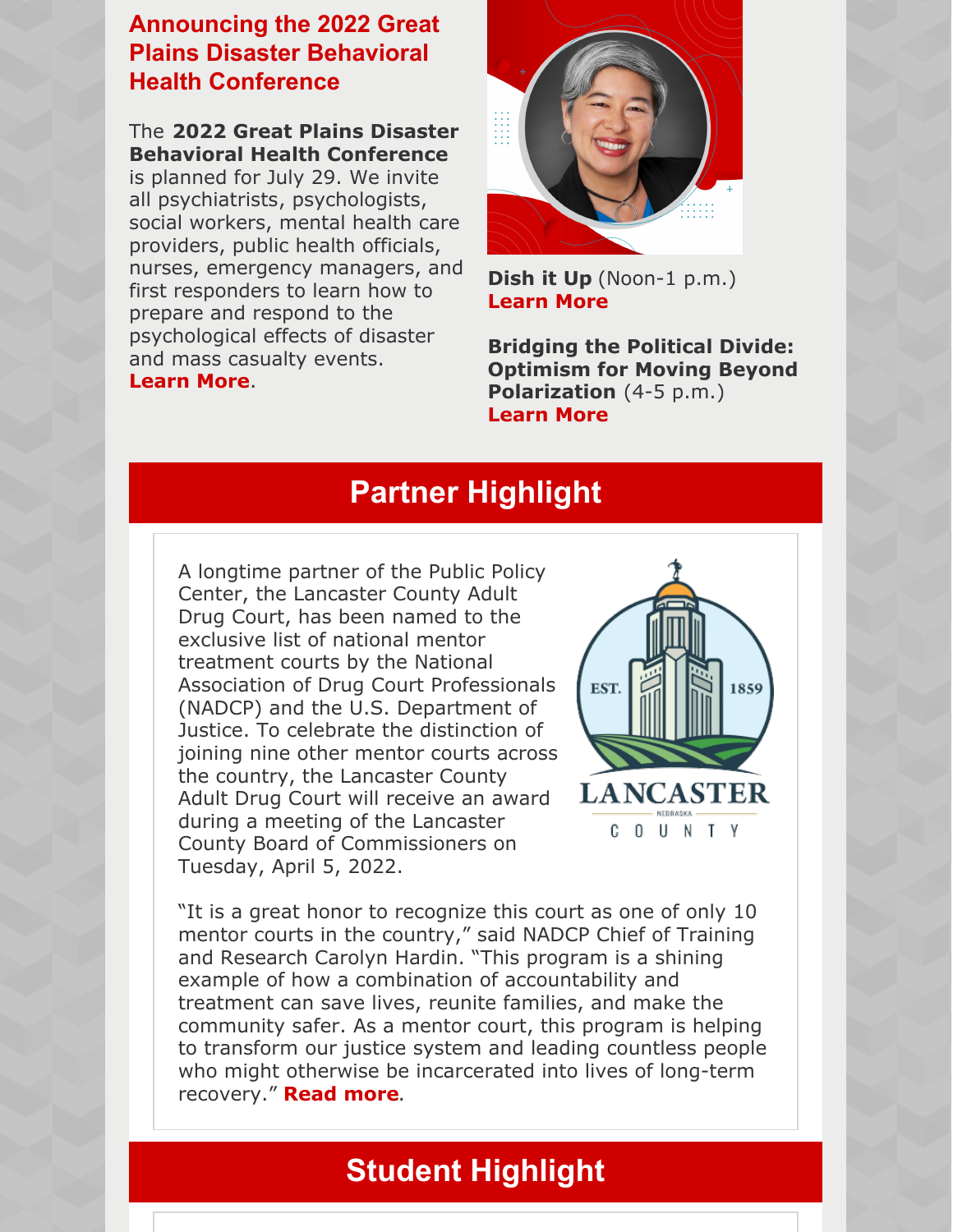

We are proud to announce that one of the University of Nebraska Public Policy Center's [outstanding](https://www.facebook.com/NUPPC/?__cft__%5B0%5D=AZV3HRxuFT91QMjPi5oNiCQ_SK03Y12OwnfyXOFWDNOOUAtzFYV4O4RadY9s7Z9ojiwjcKJ7AnqKFpOuC2tsIhRItt-g35ksXIqa1Nq5mKK4hVjtPl--SVyaObakShsofU-bFQrWo27Uicod6YXhWT3Om-z_-ZLj_A958UEB7IEmSpDSkmZthAV4GXweJLpaIts&__tn__=kK*F) undergraduate research assistants, Aline Abayo, has been selected as one of 13 new Junior Fellows in a nationwide competition to intern at the Carnegie Endowment. Her project, "Effects of Changing Rainfall Patterns on Soil Nutrients and Crop

Yield," also received support from the Undergraduate Creative Activities and Research Experiences program. **[Read](https://news.unl.edu/newsrooms/today/article/abayo-to-study-africas-role-in-global-affairs-through-carnegie-fellowship/?fbclid=IwAR2-ACqfi3YxThrMe5-uyCyQbRgCC6PUae20735rsewchtlxdsox1Xuqn74) more**.

## **Center News**

### **The Washington D.C. Professional Enrichment Academy Now Accepting Applications for Summer 2022**

The **Washington D.C. Professional Enrichment Academy** connects summer internship students with prominent University of Nebraska alumni through mentoring, networking, and sharing of ideas and experiences. The Public Policy Center is working with the University of Nebraska and partners across the NU system to coordinate this program. Applications are now open for Summer 2022 for students across the University of Nebraska system. **The deadline to apply is April 15**. **Read more and [register](https://ppc.unl.edu/washington-dc-enrichment-academy/washington-dc-professional-enrichment-academy-program) here**.

#### **The PPC is Seeking a Post-Doctoral Research Fellow**

The Public Policy Center is currently hiring a Post-Doctoral Research Fellow to to perform targeted violence research and forensic training. The fellow will assist with the development of new and ongoing research efforts and will be mentored by PPC researchers on clinical, consultation, grant writing, publishing, and other research-related activities. **Applications are due March 31, 2022**. **[Apply](https://employment.unl.edu/postings/77489) Now**.

## **Honorable Mentions**

**Dr. Stacey Hoffman** will be presenting on "Collaborating for Successful Grant Writing" on March 30 as part of a panel on "Collaborating for Success" at the Housing Innovation Marketplace conference hosted by the Nebraska Investment Finance Authority (NIFA), which meets March 29-30, 2022. Co-presenters include Victoria Grasso, President of the Cooper Foundation, and Kellie